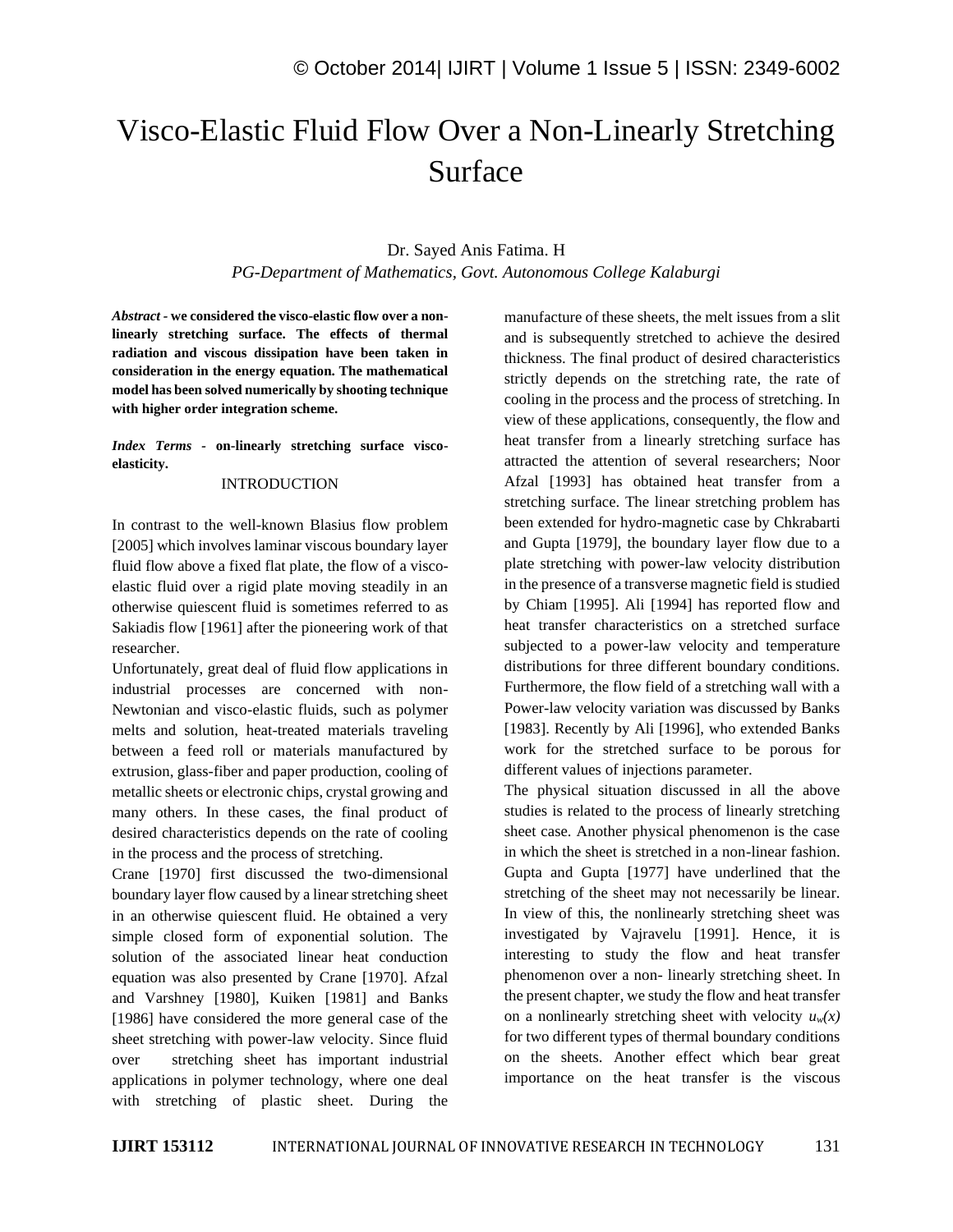dissipation which is also included in the energy equation.

# FLOW ANALYSIS

We consider the flow of an incompressible viscoelastic fluid past a flat sheet coinciding with the plan *y=0*, the flow being confined to *y>0.*Two equal and opposite forces are applied along the *x-*axis so that the wall is stretched keeping the origin fixed. The steady two-dimensional boundary layer equations for this fluid in the usual notation are

$$
\frac{\partial u}{\partial x} + \frac{\partial v}{\partial y} = 0
$$
\n
$$
u \frac{\partial u}{\partial x} + v \frac{\partial u}{\partial y} = y \frac{\partial^2 u}{\partial y^2} - k_0 \left\{ u \frac{\partial^3 u}{\partial x \partial y^2} + v \frac{\partial^3 u}{\partial y^3} + \frac{\partial u}{\partial x} \frac{\partial^2 u}{\partial y^2} - \frac{\partial u}{\partial y} \frac{\partial^2 u}{\partial x \partial y} \right\}
$$
\n(1)

Where  $(x, y)$  denotes the Cartesian coordinates along the sheets and normal to it,  $u$  and  $v$  are the velocity components of the fluid in the *x* and *y* directions respectively and  $\gamma$  is the kinematic viscosity. The boundary conditions for the present problem are

$$
\frac{v}{u_{w(x)}} = \frac{1}{2} \frac{1}{3}
$$
\n
$$
u_{w(x)} = L^{\frac{4}{3}}
$$
\n
$$
v = 0 \text{ at } y = 0
$$
\n
$$
u \to 0 \text{ as } y \to \infty
$$
\n(3)

Where L is the reference length. Defining new similarity variables

3

3

3  $u = \frac{v}{4} \int_0^1 x^3 f'(\eta)$ ,  $v = \frac{v}{2} \int_0^1 \frac{2f - \eta f'}{(\eta)}$  $\frac{1}{3}$   $(2f - \eta f)^2$ 1  ${}^{3}f'(\eta), v = \frac{0}{2}$ 1 4 2 3 1  $\int \frac{1}{3} (2f - \eta f)$  $x^3 f(\eta)$ , v *u*  $\eta = y \frac{x^3}{2}, u = \frac{v}{4} x^{\frac{1}{3}} f'(\eta), v = \frac{v}{2} x^{\frac{-1}{3}} \frac{(2f - \eta)}{2}$  $y=\frac{x^3}{2}, u=\frac{v}{4}, x^{\frac{1}{3}}f'(\eta), v=\frac{v}{3}, x^{\frac{-1}{3}}\frac{(2f-1)}{(2f-1)}$  $\frac{-1}{3}$  1 –

$$
L3 L3 L3
$$
 (4)  
With these changes of variables, equation (1) is  
identically satisfied and equation (2) is transformed  
into the following non-linear ordinary differential  
equation

3

$$
f'^{2}-ff''=f'''-k_1\{2f'f'''-ff'''-f''^{2}\}\tag{5}
$$

and the boundary conditions (3) becomes

$$
f = 0 \t f' = 1 \t at \t \eta = 0
$$
  

$$
f' \to 0 \t as \t \eta \to \infty \t (6)
$$

The shear stress at the stretched surface is defined as

$$
\tau_w = \mu \left( \frac{\partial u}{\partial y} \right)_w \tag{7}
$$

and we obtain from (4) and (7)

$$
\tau_w = \mu \frac{\nu}{L^2} f^{\prime\prime}(0) \tag{8}
$$

Where  $\mu$  is the viscosity of the fluid.

Problem  $\{(5)$ -using $(6)\}$  is solved numerically by employing a Runge-kutta algorithm for higher order initial value problems. Based on the numerical solution, we obtained,  $f''(0)$ <sub>=-1.289747</sub>

## HEAT TRANSFER ANALYSIS

By using usual boundary layer approximations, the equation of the energy for temperature *T* in the presence of radiation and viscous dissipation is given by

$$
\frac{\partial T}{\partial c_p (u \frac{\partial x}{\partial x} + v \frac{\partial T}{\partial y})} = k \frac{\partial^2 T}{\partial^2 y} + \mu \left(\frac{\partial u}{\partial y}\right)^2 - \frac{\partial q_r}{\partial y} (9)
$$

Where  $\rho$  is the density,  $\binom{c_p}{p}$  is the specific heat at constant pressure,  $k$  is the thermal conductivity of the fluid and  $q_r$  is the radiative heat flux. Using the Rosseland approximation for radiation (Siddheshwar. P.G et.al [2005]), the radiative heat flux is simplified as

$$
q_r = -\frac{4\sigma^*}{3k^*} \frac{\partial T^4}{\partial y}
$$
 (10)

Where  $\sigma^*$  and  $k^*$  are the Stefan-Boltzmann constant and the mean absorption coefficient, respectively. We assume that the temperature differences within the flow such as that the term  $T^4$  may be expressed as a linear function of temperature. Hence expanding  $T^4$  in a Taylor series  $T_{\infty}$  *and* neglecting higher order terms we get

$$
T^4 \cong 4T_{\infty}^3 T - 3T_{\infty}^4 \tag{11}
$$

In view to equations  $(10)$  and  $(11)$ , Equation  $(9)$ reduces to

$$
\left(u\frac{\partial T}{\partial x} + v\frac{\partial T}{\partial y}\right)_{=} (k + \frac{16\sigma^* T_{\infty}^3}{3\rho c_p k^*}) \frac{\partial^2 T}{\partial^2 y} + \frac{\nu}{c_p} \left(\frac{\partial u}{\partial y}\right)^2 (12)
$$

The thermal boundary conditions depends upon the type of the heating process being considered, here we considered two different types of heating process namely

(1) Prescribed surface temperature

(2) Prescribed power law heat flux

Case (1): Prescribed surface temperature (PST case) In this circumstance, the boundary conditions are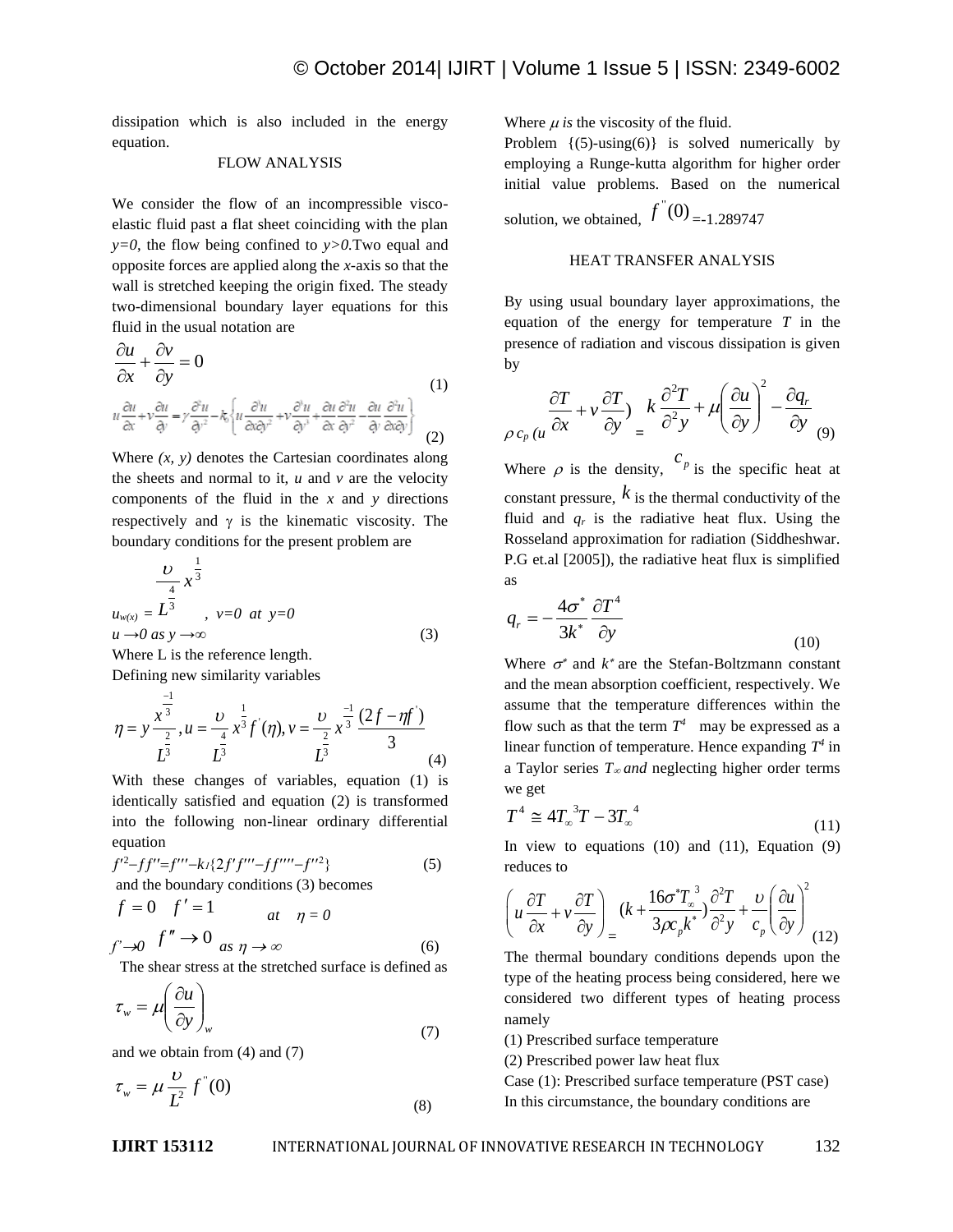$$
T = T_w = T_{\infty} + A \left(\frac{x}{l}\right)^m
$$
  
\n
$$
T \rightarrow T_{\infty} \qquad \text{as} \qquad y \rightarrow \infty \qquad (13)
$$

 $T_w$  is wall temperature  $T_\infty$  is the fluid temperature far away from the surface,  $A$  is constant and m is wall temperature parameter. By considering *m=0* and *A=*   $T_w$   $-T_\infty$  in equation (13) we obtain the constant temperature case. Defining the non-dimensional temperature

$$
\theta(\eta) = \frac{T - T_{\infty}}{T_{w} - T_{\infty}}
$$
\n(14)

Using equation  $(4)$ ,  $(13)$  and  $(14)$  in  $(12)$ , we get

$$
T = T_w = T_w + A\left(\frac{x}{l}\right)^m
$$
\n
$$
T \rightarrow T_w
$$
\n
$$
T \rightarrow T_w
$$
\n
$$
T \rightarrow T_w
$$
\n
$$
T \rightarrow T_w
$$
\n
$$
T \rightarrow T_w
$$
\n
$$
T \rightarrow T_w
$$
\n
$$
T \rightarrow T_w
$$
\n
$$
T \rightarrow T_w
$$
\n
$$
T \rightarrow T_w
$$
\n
$$
T \rightarrow T_w
$$
\n
$$
T \rightarrow T_w
$$
\n
$$
T \rightarrow T_w
$$
\n
$$
T \rightarrow T_w
$$
\n
$$
T \rightarrow T_w
$$
\n
$$
T \rightarrow T_w
$$
\n
$$
T \rightarrow T_w
$$
\n
$$
T \rightarrow T_w
$$
\n
$$
T \rightarrow T_w
$$
\n
$$
T \rightarrow T_w
$$
\n
$$
T \rightarrow T_w
$$
\n
$$
T \rightarrow T_w
$$
\n
$$
T \rightarrow T_w
$$
\n
$$
T \rightarrow T_w
$$
\n
$$
T \rightarrow T_w
$$
\n
$$
T \rightarrow T_w
$$
\n
$$
T \rightarrow T_w
$$
\n
$$
T \rightarrow T_w
$$
\n
$$
T \rightarrow T_w
$$
\n
$$
T \rightarrow T_w
$$
\n
$$
T \rightarrow T_w
$$
\n
$$
T \rightarrow T_w
$$
\n
$$
T \rightarrow T_w
$$
\n
$$
T \rightarrow T_w
$$
\n
$$
T \rightarrow T_w
$$
\n
$$
T \rightarrow T_w
$$
\n
$$
T \rightarrow T_w
$$
\n
$$
T \rightarrow T_w
$$
\n
$$
T \rightarrow T_w
$$
\n
$$
T \rightarrow T_w
$$
\n
$$
T \rightarrow T_w
$$
\n
$$
T \rightarrow T_w
$$
\n
$$
T \rightarrow T_w
$$
\n
$$
T \rightarrow T_w
$$
\n
$$
T \rightarrow T_w
$$
\n
$$
T \rightarrow T_w
$$
\n
$$
T \rightarrow T_w
$$
\n
$$
T \rightarrow T_w
$$
\n
$$
T \rightarrow T_w
$$
\n
$$
T \rightarrow T_w
$$
\n

$$
\overline{v}
$$

is the Eckert number,  $Pr = \alpha$  is the Prandtl number,

$$
Nr = \frac{k^*k}{4\sigma^*T_{\infty}^3}
$$
 is the radiation parameter and  

$$
k_0 = \frac{3Nr}{2\sigma^2}
$$

 $3Nr + 4$  $^{0}$  –  $\frac{1}{3Nr+1}$ *Nr* is thermal radiation, the prime denotes differentiation with respect to  $\eta$ . Realizing that the x-coordinate cannot be eliminated from

$$
m \neq \frac{2}{3}
$$

equation (15) when 3 . So, the temperature profile always depends on the x-coordinate.

Obviously, we get an x-independent similarity

$$
m=\frac{2}{2}
$$

equation from the above when 3 and this yields equation (15) as

$$
\theta^{\dagger} + \frac{2k_0}{3} \Pr(f\theta' - f'\theta) = -\Pr k_0 E_c^*(f^{\dagger})^2
$$
  

$$
E_c^* = \frac{v^2}{Ac_pL^2}
$$
 (17)

Where

and  $(14)$  as

and that all solution are then of similar type. The boundary conditions for  $\theta(\eta)$  follow from (13)

$$
\theta(\eta)=1 \qquad at \eta=0
$$
  
\n
$$
\theta \to 0 \qquad as \quad \eta \to \infty \qquad (18)
$$

The rate of heat transfer of the surface is derived from equation  $(13)$  and  $(14)$  as

$$
-k\left(\frac{\partial T}{\partial y}\right)_{y=0} = -kA\theta'(0)\left(\frac{x}{L}\right)^{m-\frac{1}{3}}\cdot\frac{1}{L}
$$
(19)

Where *k* is the thermal conductivity.

Case(2): Prescribed power law heat flux (PHF case) In PHF case we define dimensionless new temperature variable as

$$
g(\eta) = \frac{T - T_{\infty}}{\frac{D}{k} x^{\frac{n+1}{3}} L^{\frac{2}{3} - m}}
$$
\n(20)

with the following boundary conditions

$$
q_w = -k \left(\frac{\partial T}{\partial y}\right)_w = D \left(\frac{x}{L}\right)^m
$$
  

$$
T \to T_\infty \quad \text{as} \quad y \to \infty
$$
 (21)

Where  $D$  is constant and  $m=0$  provides the constant heat flux case.

Using equation (4) and (20) in (12), we get

$$
g^{\dagger} + \frac{2k_0}{3} \Pr f g - \Pr k_0 (m + \frac{1}{3}) f^{\dagger} g = -\Pr k_0 E_c (f^{\dagger})^2
$$

$$
\frac{U^2 L^{m - \frac{10}{3}}}{\frac{D}{k} c_p x^{m - \frac{1}{3}}}
$$
Where  $E_c = \frac{1}{k}$  (22)

 $\boldsymbol{\upsilon}$ 

is the Eckert number,  $Pr = \alpha$  is the Prandtl number

$$
k_0 = \frac{3Nr}{3Nr+4}
$$

and  $3Nr + 4$  is thermal radiation, the prime denotes differentiation with respect to  $\eta$ .

Realizing that the x-coordinate cannot be eliminated

$$
m\neq \frac{1}{3}
$$

 $m$ 

from equation (22) when 3 . So, the temperature profile always depends on the x-coordinate.

Obviously, we get an x-independent similarity

$$
=\frac{1}{3}
$$

equation from the above when 3 this yields equation (22) as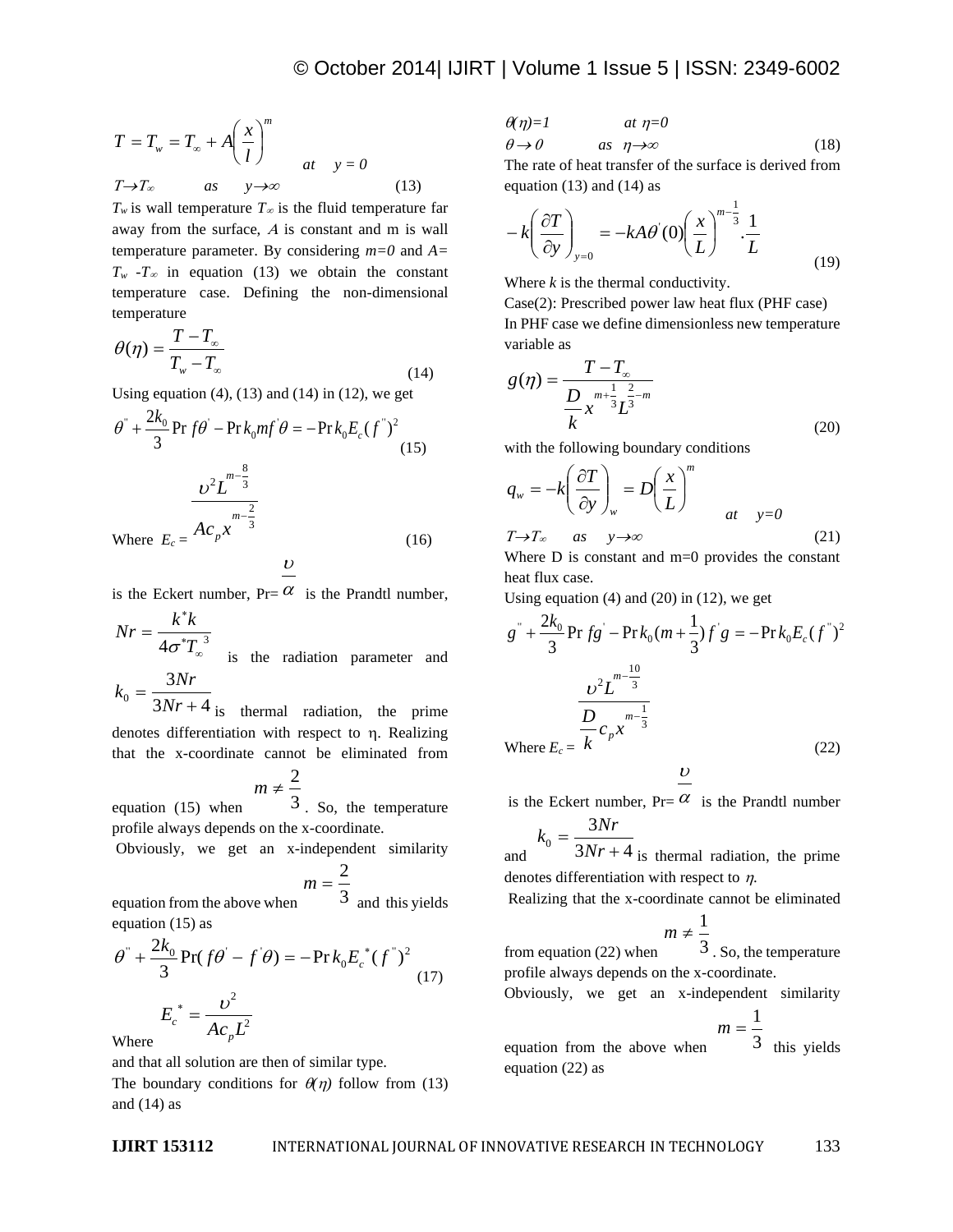$$
g^{\dagger} + \frac{2k_0}{3} \Pr(fg - f'g) = -\Pr k_0 E_c^*(f^{\dagger})^2
$$
  

$$
E_c^* = \frac{v^2}{Dc_p L^3}
$$
 (23)

Where

and that all solution are then of similar type.

The boundary conditions for  $g(\eta)$  follow from (20) and (21) as

 $g'(\eta) = -1$  at  $\eta = 0$  $g \to 0$  as  $\eta \to \infty$  (24)

Equation (17) and (23) are the same and then we can summarize the complete heat transfer problem as

$$
h'' + \frac{2k_0}{3} \Pr(fh - f'h) = -\Pr k_0 E_c^*(f'')^2
$$
\n(25)\n
$$
E_c^* = \frac{v^2}{Ac_p L^2}
$$
\nWith  $b = l$  at  $n = 0$ :  $b > 0$  as  $n > 0$  and

With  $h=1$  *at*  $\eta=0$ ;  $h \rightarrow 0$  *as*  $\eta \rightarrow \infty$  *and* for the PST case (m=2/3)

While  $h'(\eta) = -1$  at  $\eta = 0$ ;  $g \to 0$  as  $\eta \to \infty$  and

$$
E_c^* = \frac{v^2}{Dc_p L^3}
$$
 for PHF case (m=1/3)

#### NUMERICAL SOLUTION

The procedure for completing the numerical solution for  $h(\eta)$ , there is no any analytical solution for the flow problem and, accordingly, one had to use numerical

techniques. It is clear that  $f''(0)$  =-1.289747 in this problem by taking visco-elastic parameter  $k_1 = 0.2$ . Since the flow problem is uncoupled from the thermal problem, changes in the values of *Pr, Nr* and *Ec* will not affect the fluid velocity. For this reason, both the function *f* and its derivatives are identical in the complete problem (flow and heat transfer). In view of the above discussions, we have solved numerically,

first the problem  $\{(5)-(6)\}\$  which provide  $f''(0)$  and second, with this result, we solve numerically heat transfer problem. This procedure has already been applied to discuss some flow and heat transfer problem  $(Cortell.R[2005b])$ . Equation (5) and (25) can easily be written as the first order system.

$$
u_1 = u_2
$$
  
\n
$$
u_2 = u_3
$$
  
\n
$$
u_3 = u_4
$$
  
\n
$$
u_4 = \frac{2k_1u_2u_4 - u_4 + u_2^2 - 2u_1u_3}{2k_1u_1}
$$
  
\n
$$
u_5 = u_6
$$
  
\n
$$
u_6 = -\frac{2}{3}\Pr k_0(u_1u_5 - u_2u_4) - \Pr k_0E_c^su_3^2
$$
 (26)

Where the prime denotes differentiation with respect

to  $\eta$ ,  $u_1 = f$ ,  $u_5 = h$  and the value of  $u_3(0) = f'(0)$  is given.Withal, in accordance with conditions (6) and (18) we obtain

u1(0)=0, u2(0)=1, u3(0)=-1.289747, u4(0)= $\frac{1}{1-2k1}$  $,u5(0)=1$  (27)  $u2(\infty)=0, u3(\infty)=0, u5(\infty)=0$  (28)

Using numerical methods of integration and disregarding temporarily the conditions (28), a family of solutions of  $\{(26)-(27)\}$  can be obtained for arbitrarily chosen values of  $u_6$  (0). Tentatively we assume that a special values of  $\theta(0)$ yields a solution for which  $\theta(\eta)$  and  $\theta'(\eta)$  vanishes at a certain  $\eta = \eta_{\infty}$  (condition (28)) and satisfies the additional condition

$$
u_2(\eta_\infty) = 0, u_5(\eta_\infty) = 0
$$
\n(29)

We guess  $u_5$  (0) and integrate equation (26) with condition (27) as an initial value problem by employing Runge-kutta algorithm higher order initial value problems with the additional conditions (29). It is worth mentioning that, for each numerical solution, the  $\eta_{\infty}$  value depends on the non-dimensional parameters *Pr, Nr and Ec.* 

#### RESULTS AND DISCUSSION

In this paper we investigated the visco-elastic boundary layer flow and heat transfer over a nonlinear stretching sheet in the presence of radiation and viscous dissipation.

Fig-1 represents the influence of radiation parameter Nr on temperature distribution  $\theta(\eta)$ . From this figure, we observe that as the radiation parameter Nr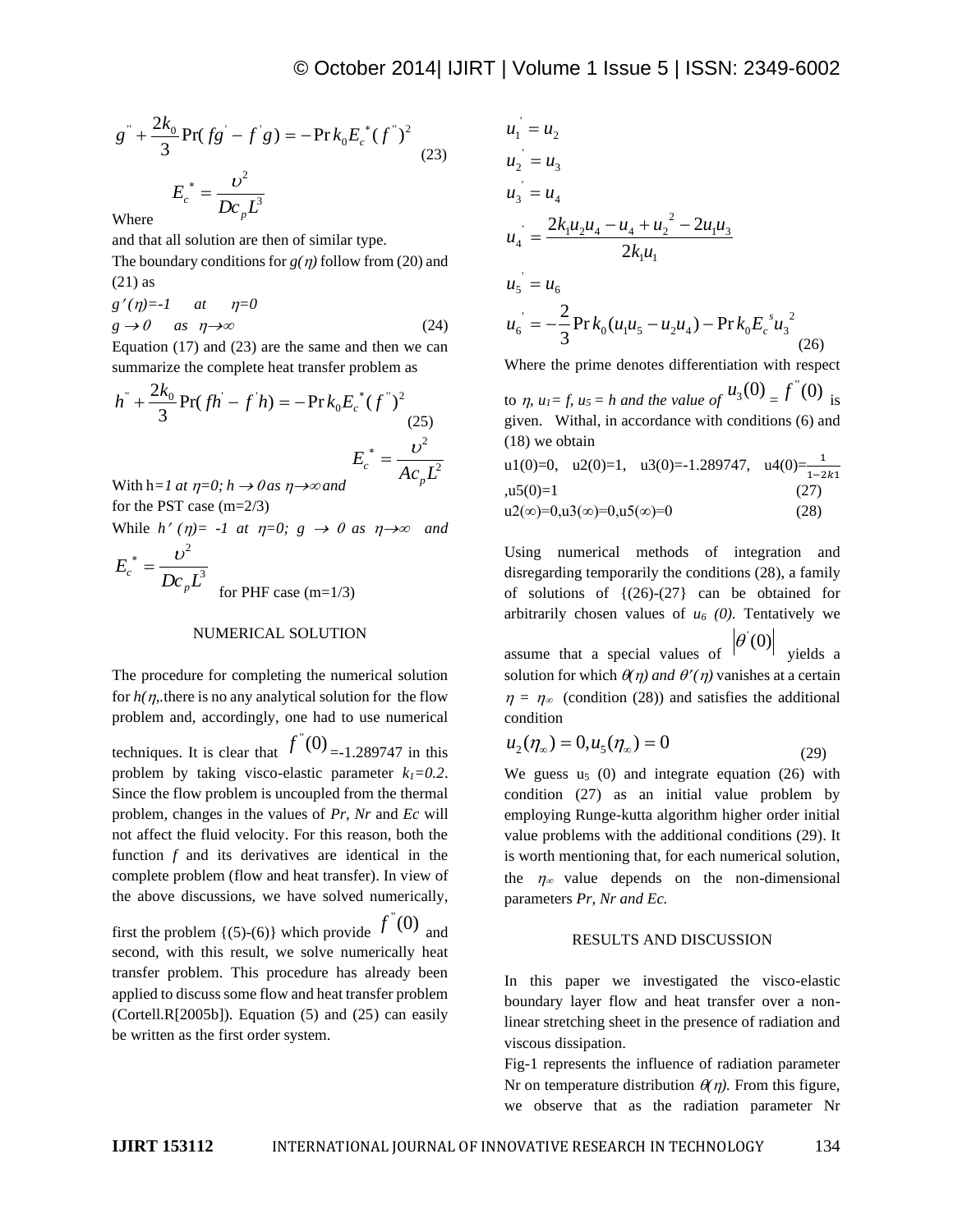increases,  $\theta(\eta)$  decreases. This results qualitatively agrees with the fact of the effect of radiation is to decrease the rate of energy transport to the fluid, thereby decreasing the temperature of the fluid.

Fig-2 represents the effect of Pr on temperature distribution  $\theta(\eta)$ . We infer from this figure that the temperature profile decreases with increase in Prandtl number (Pr). This is because of the fact that the thermal boundary layer thickness decreases with increase in Prandtl number (Pr).

Another effect, which bears great importance on heat transfer, is the viscous dissipation. When the viscosity of the fluid and/or the velocity gradient is high, the dissipation term becomes more important. The graph for temperature distribution  $\theta(\eta)$  for different values of Eckert numbers is plotted in Fig-3, The effect of increasing *Ec* is to increase the magnitude of  $\theta(\eta)$  in the flow region in both the cases of PST and PHF. This is due to the fact that heat energy is stored in the fluid due to frictional heating.

The graphs for the situation when the boundary has been prescribed with heat flux (PHF) are shown in fig.4-6. It is noticed from these figures that the wall temperature is not unity; it is changed at the wall with the change of physical parameters. We observe that thermal radiation parameter *Nr* and Prandtl number Pr and Eckert number *Ec* have same qualitative effects which we found in PST case but quantitatively wall temperature is more in PHF case.

#### SUMMARY AND CONCLUSIONS

We considered the visco-elastic flow over a nonlinearly stretching surface. The effects of thermal radiation and viscous dissipation have been taken in consideration in the energy equation. The mathematical model has been solved numerically by shooting technique with higher order integration scheme.

The important findings of our study are as follows.

- 1. The effect of radiation parameter *Nr* is to decrease the temperature profile (both in PST and PHF case).
- 2. The effect of Eckert number *Ec* is to increase the temperature profile (both in PST and PHF case).
- 3. The effect of Prandtl number *Pr* is to decrease the temperature profile (both in PST and PHF case).